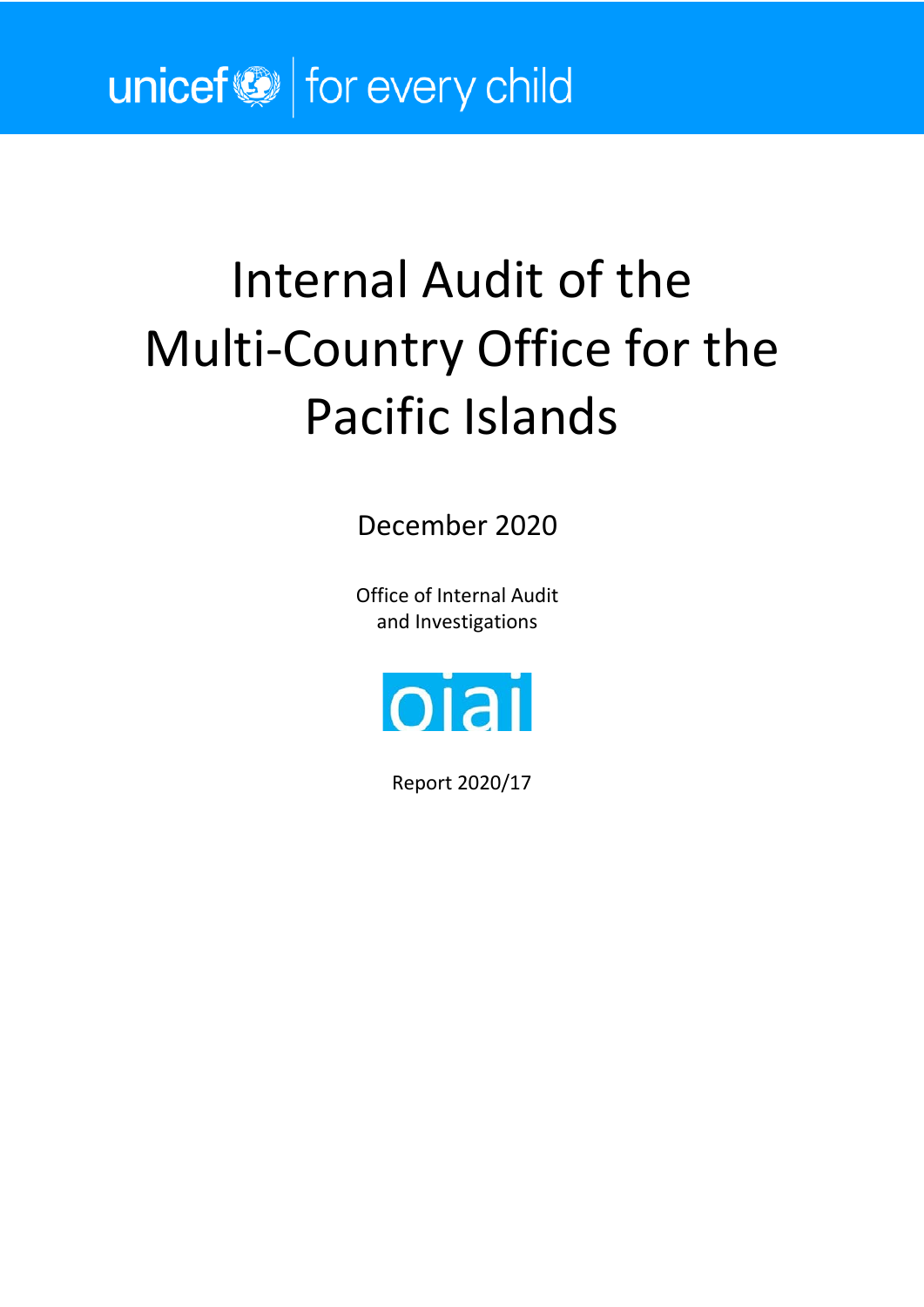# Contents

| <b>Audit objectives</b>                                            | 3  |
|--------------------------------------------------------------------|----|
| <b>Summary</b>                                                     | 3  |
| <b>Background</b>                                                  | 4  |
| <b>Observations</b>                                                | 5. |
| Collection and use of data on children and women                   | 5  |
| Results structure and reporting                                    | 7  |
| Work planning                                                      | 8  |
| Accountability to Affected Population                              | 9  |
| Prevention of Sexual Exploitation and Abuse                        | 10 |
| Partnership management                                             | 12 |
| Direct Cash Transfer process                                       | 13 |
| Programme supplies                                                 | 13 |
| Harmonized Approach to Cash Transfers                              | 14 |
| Technology for Development (T4D) innovations                       | 15 |
| Information security and disaster recovery                         | 16 |
| Annex A: Methodology, and definition of priorities and conclusions | 17 |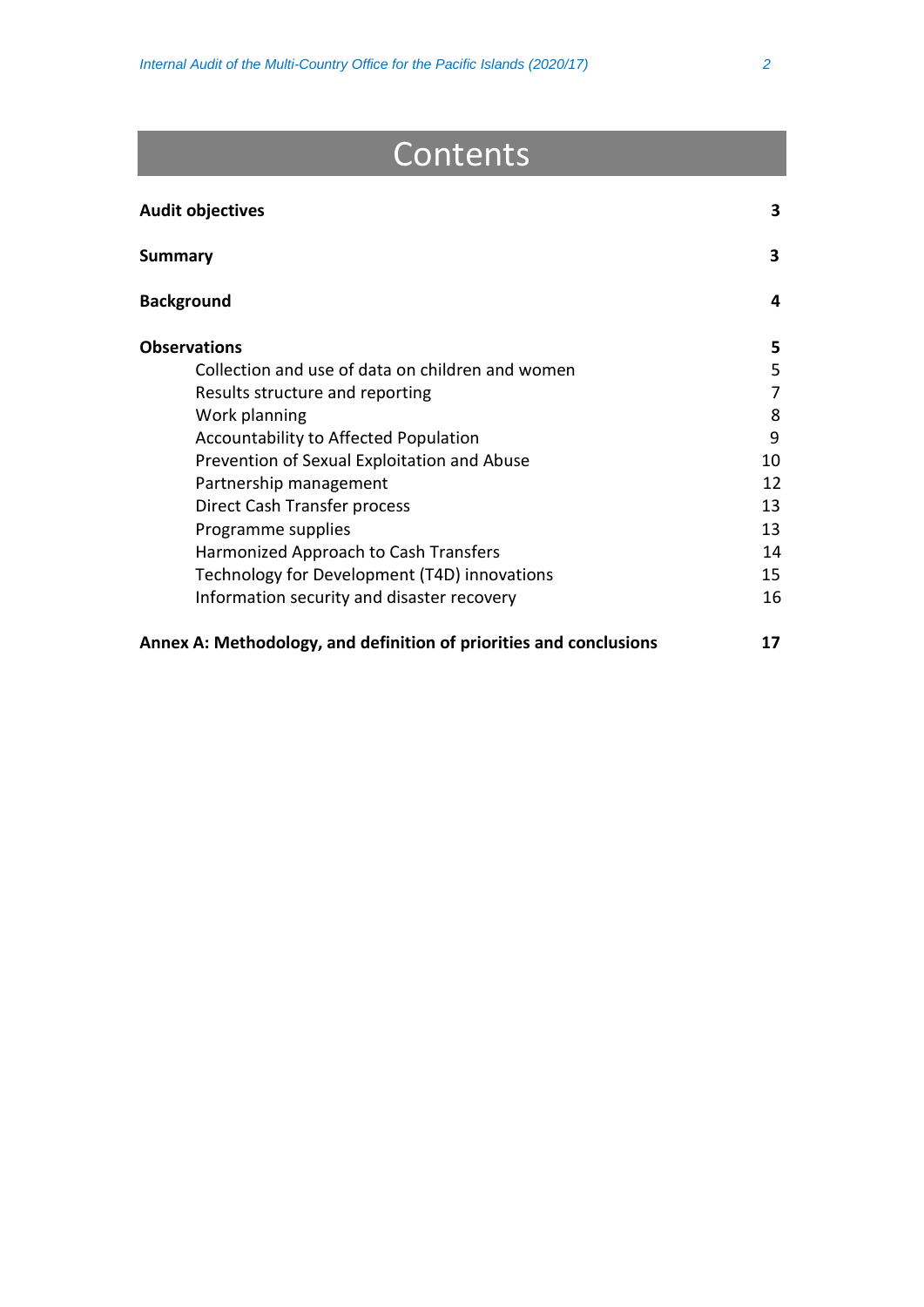## Audit objectives

The objective of the audit was to provide reasonable assurance as to whether the office's governance, risk management and internal control processes over key activities were adequate and effective. It covered the period from January 2019 to June 2020.

The audit sought to evaluate risks to the achievement of the office's planned results for children. Firstly, there was a risk of information gaps on the situation of women and children. This could lead to the office supporting activities that do not contribute to planned results for children. Secondly, there was a risk of insufficient accountability to affected populations (AAP). This could reduce confidence of affected population and partners in UNICEF and reduce the office's ability to promptly identify and take corrective actions in respect of its programming. Thirdly, there was a risk of underreporting of sexual exploitation and abuse (SEA) and inability of the office to take prompt corrective action. This could result in reputation issues, which would impact on the effectiveness of the office's efforts to deliver results for children in the Pacific Islands.

Other areas of risk evaluated by the audit included the programme results structure, assessment of direct cash transfer process and procurement of supplies, raising the risk of programme implementation delays.

Due to the COVID-19 pandemic-related global travel restrictions, the audit was conducted remotely from 27 May to 30 June 2020. Therefore, OIAI was unable to have direct interactions with the communities and inspect projects supported by the office. To reach the audit conclusions, we relied entirely on our analyses of data available in corporate systems, review of the office's monitoring processes and related reports, scanned copies of documents provided by the office and representations made to our audit team during a series of meetings held with staff, selected donors, and key implementing partners.

This report presents the more important risks and issues found by the audit and the measures agreed with the Pacific Multi-Country Office management to address them.

### Summary

The audit noted several areas that worked well. The office's contribution was recognized by Government counterparts, implementing partners and donors. In terms of addressing the effects of COVID-19, the office, with other partners, was helping the Governments of Samoa, Fiji and Solomon Islands conduct MICS Plus<sup>[1](#page-2-0)</sup> or High Frequency Phone Monitoring (HFPM) surveys to collect data on topics of national relevance, including socioeconomic impact assessment of COVID19 – especially focusing on access to basic services and social protection. The office had made appropriate adjustments to it workplans and had been able to appropriately support relevant authorities in responding to the COVID-19 pandemic. There had been systematic capacity-building activities with Pacific Island governments. Using the free storage space granted in the humanitarian warehouse of the Australian government in Brisbane, the office had expanded supply its capacity for efficient emergency response in the Pacific region.

<span id="page-2-0"></span><sup>&</sup>lt;sup>1</sup> MICS Plus is a new initiative of UNICEF's Multiple Indicator Cluster Surveys (MICS) programme, to support countries in conduct of phone surveys for the collection of representative data on a frequent basis, and real-time reporting.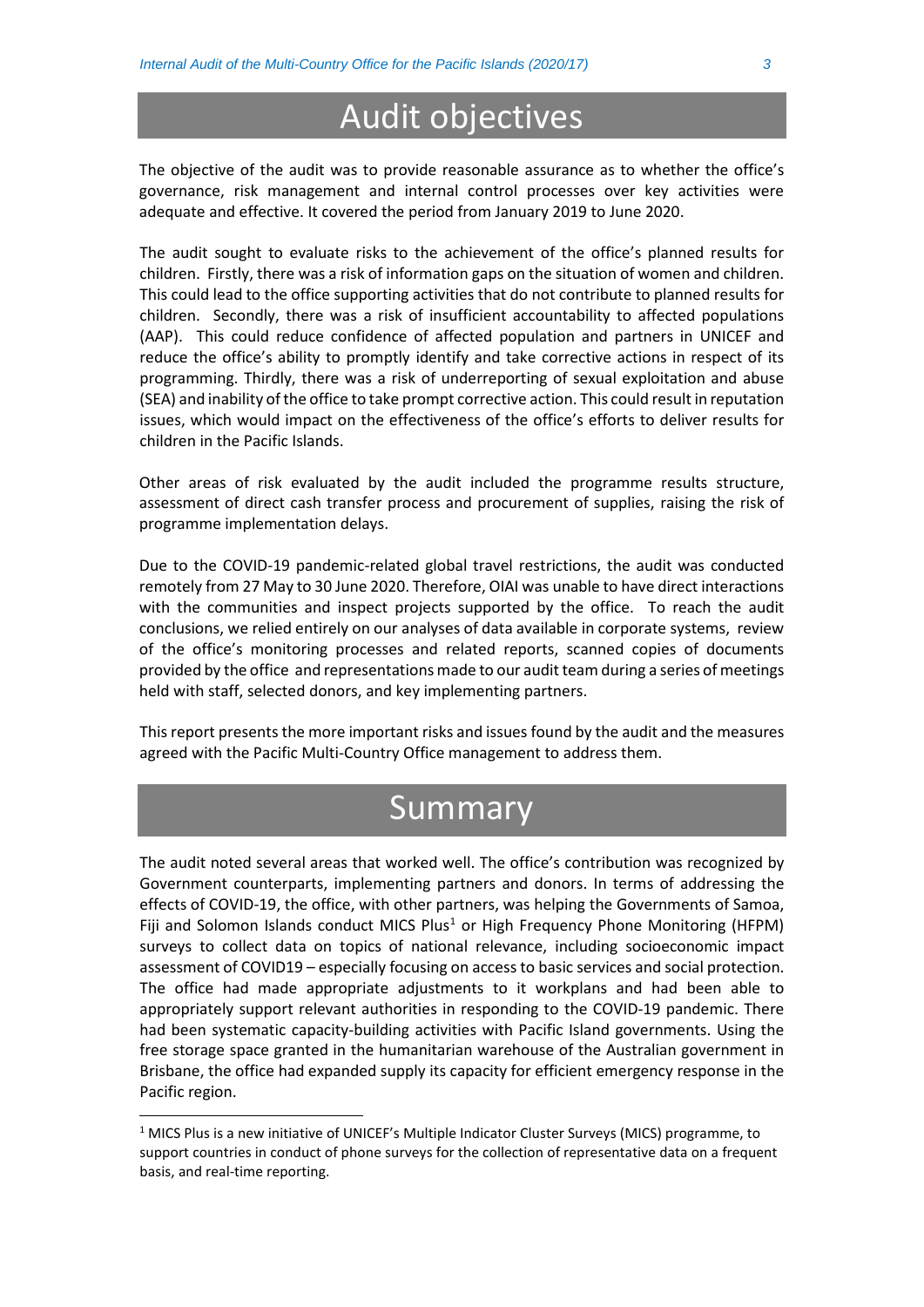However, the audit identified a number of areas where further action was needed to better manage risks to UNICEF's activities. The audit did not classify any of these as high-priority neither is considered imperative to ensure that the audited entity is not exposed to high risks — failure to take any of the actions would not result in major consequences and issues. However, it did classify all 11 actions identified as medium priority, meaning that they were considered necessary to avoid exposure to significant risks. These actions included (amongst others) the need to:

- Increase the availability and quality of administrative data on children;
- Strengthen the dissemination of research and use of data for public advocacy;
- Improve the quality and extent of follow-up and monitoring on cash advances to implementing partners; and
- Put in place a complaint mechanism with a feedback loop and increasing participation by communities in the design, monitoring and evaluation of AAP interventions.

The Pacific Multi-Country office in Fiji has agreed to take measures to address these and other risks identified.

#### **Conclusion**

Based on the audit work performed, OIAI concluded at the end of the audit that, subject to implementation of the agreed actions described, the country office's governance, risk management and internal controls were generally established and functioning during the period under audit. The Multi-Country Office, the East Asia and Pacific Regional Office and OIAI will work together to monitor implementation of the measures that have been agreed.

# **Background**

The Pacific Islands sub-region includes 14 countries and territories<sup>2</sup> with a population of some 2.45 million, $3$  of which 40 percent is under the age of 18. The Pacific Islands Countries and Territories (PICTs) have small, culturally diverse populations, high levels of environmental vulnerability (for example, to tropical cyclones) and limited income sources, all of which challenge their ability to ensure sustainable, equitable human development. The operating costs of business are higher in small states – and far higher in microstates; [4](#page-3-2) inevitably this has an impact on the socioeconomic environment in which UNICEF works, as well as affecting its own operating costs.

The current multi-country programme runs from 2018 to 2022. There are five main programme components: *Child and maternal health and nutrition*; *Water, sanitation and hygiene* (WASH); *Education*; *Child protection*; and *Policy, evidence and social protection*. There is also a cross-sectoral component to cover common functions. The programme's priorities

<span id="page-3-0"></span><sup>2</sup> Cook Islands, Fiji, Kiribati, Marshall Islands, Federated States of Micronesia, Nauru, Niue, Palau, Samoa, Solomon Islands, Tokelau, Tonga, Tuvalu and Vanuatu.

<span id="page-3-2"></span><span id="page-3-1"></span><sup>3</sup> UNFPA, 2016 (available at https://esa.un.org/unpd/wpp/DataQuery/).

<sup>4</sup> See for example Winters, LA and Martins, P (2004), *When comparative advantage is not enough: business costs in small remote economies*, World Trade View: 3 (3). The authors compared costs in three industries relevant to smaller states across 92 countries of varying size and found considerable cost disadvantages in these industries.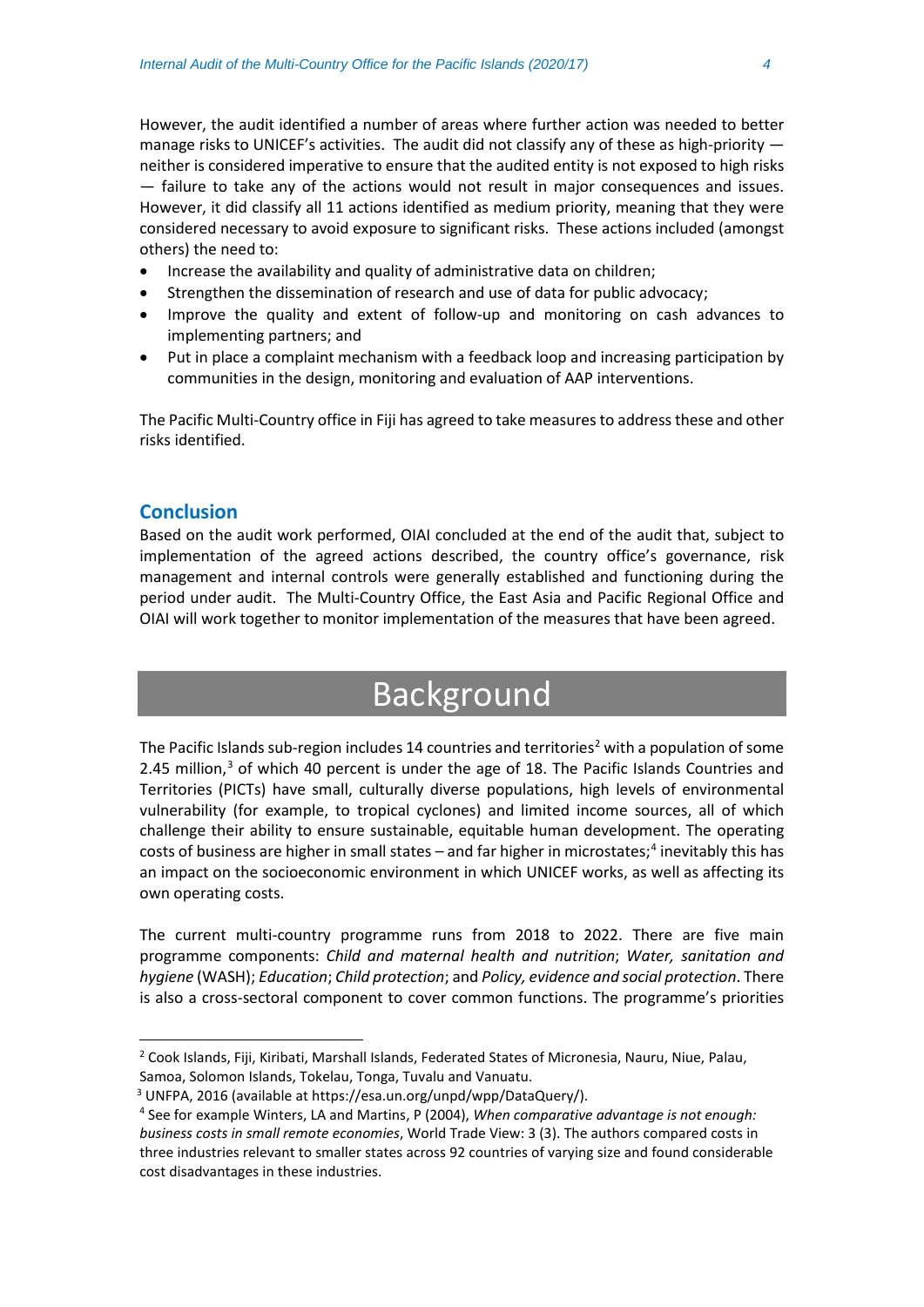are to reduce infant deaths and improve the health and nutrition of young children, including WASH; ensure access to quality primary education, with better learning outcomes; protect children and women from violence and abuse; and strengthen the economic resilience of families and communities. The cross-sectoral component includes primarily technical support for communication for development, early childhood development, innovation along with planning, monitoring and evaluation.

The country office has 101 posts, of which 34 are international professionals (IP), 34 national officers (NO) and 33 general service (GS) staff. The country office is located in Suva (Fiji) and it has five zone offices including Port Vila (Vanuatu), Tarawa (Kiribati), Honiara (Solomon Islands) Ponape (Federated States of Micronesia) and Apia (Samoa).

The budget approved by the UNICEF Executive Board for the programme period 2018-2022 was US\$ 121.1 million (US\$ 54.1 million in Regular Resources and US\$ 67 million in Other Resources).

# Audit observations

#### **Collection and use of data on children and women**

UNICEF stresses the importance of good data on the situation of children and women. There are two main reasons for this. One is quality data is needed to measure programme progress against desired outcomes and feed back into the design of the programme. However, good data is also important for advocacy purposes, as it is a critical input to efforts to influence policy decisions made by the Government partner. It can also be used to mobilize public opinion.

The audit looked both at the availability of data, and the way in which the office used it. It noted the following.

**Data availability:** At the time of the audit, survey data varied amongst the 14 Pacific Island Countries and Territories. The Demographic Health Survey (DHS) $<sup>5</sup>$  $<sup>5</sup>$  $<sup>5</sup>$  was now outdated for</sup> Solomon Islands (last done in 2015); Samoa (2014); Vanuatu (2013); Tonga (2012); Kiribati (2009); and Marshall Islands, Nauru & Tuvalu (2007). No DHS survey had been conducted in six out of 14 Pacific Island Countries and Territories (PICTs). Moreover, Multiple Indicator Cluster Survey (MICS)<sup>[6](#page-4-1)</sup> data was available only from Vanuatu (2007) and Kiribati (2018-19). Consequently, governments in many of the Pacific Islands relied on outdated data for planning programme interventions.

<span id="page-4-0"></span><sup>5</sup> The Demographic and Health Survey (DHS) programme is an international effort to collect accurate health and population data. It is funded by USAID but also receives contributions from other organizations, including UNICEF. However, the DHSs conducted in the Pacific Island Countries and Territories are not the normal DHS recognized by USAID. Rather, they are labelled as DHS by the governments as the islands hired consultant that used DHS methodology.

<span id="page-4-1"></span><sup>6</sup> The Multiple Indicator Cluster Survey (MICS) is a survey technique developed by UNICEF to provide rigorous data across a range of fields from households, from women, from men and concerning under-fives. MICS is designed to provide internationally comparable data on the situation of children and women. To assist this comparability, MICSs are carried out in global rounds corresponding roughly to the same period from country to country; thus MICS5, for example, was carried out in 2012-2015 (the exact date is staggered between countries). MICS6 is in progress now.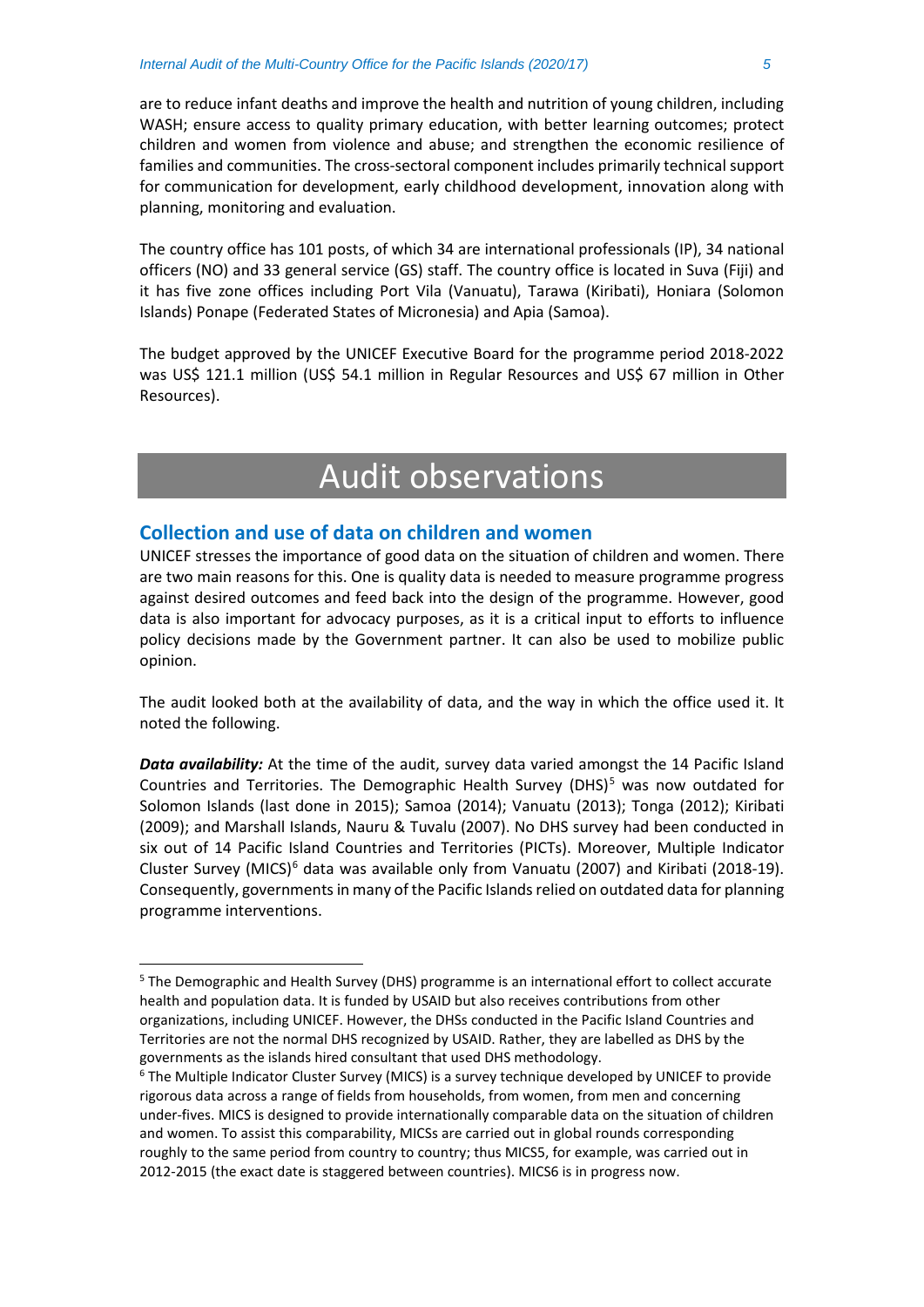The audit did note that MICS data collection had been completed in Tuvalu, Samoa and Tonga, and that the Fiji MICS and Nauru MICS were at the planning (e.g. survey design) phase as of June 2020. Meanwhile the office stated that it has planned to support MICS in other Pacific countries, including Vanuatu, FSM, Cook Islands and Tokelau in 2021 as well as Solomon Islands, RMI and Nieu in 2022. However, surveys such as the MICS should ideally be carried out about every five years in a given country.

Other types of research and evaluation activity should also take place so as to give a broad knowledge base. The office's 2019 Integrated Monitoring, Evaluation and Research Plan (IMEP) consisted of 16 activities. However, the implementation rate of IMEP activities was low, with only five activities completed and 11 carried forward to 2020. A review of IMEP implementation found that eight of the IMEP activities were 'partially delayed or on-hold' due to COVID-19. For example, the MICS surveysin Fiji and Nauru, mentioned above, were on hold as of June 2020.

The office included six new research activities (in addition to the carry forwards from 2019) in the 2020 IMEP. Despite research undertaken by the office, the audit team noted a data gap. The Division of Data, Analytics, Planning and Monitoring's Sustainable Development Goals (SDG) profiles for the Pacific Islands report on progress against the 44 child-related indicators; however, there is frequently no data, or insufficient trend data, for the indicators. The size of the gap varies amongst the 14 countries that constitute the UNICEF Pacific Multi-Country Programme; however, in all cases the data gap is significant. The audit team noted that the office had taken steps to address these gaps, but further work was needed. While Governments have primary responsibility for SDG-related and other data, UNICEF is custodian/co-custodian of the 17 child-related indicators, and there are areas where UNICEF offices can assist in (for example) leading methodological work and establishing mechanisms for the compilation and verification of national data.

Inadequate information or insufficient use of data on the status of children in a country, including actions taken by the Government and partners, may result in programmes and strategies which do not meet children's critical needs. Moreover, insufficient data is a risk to achievement of the Sustainable Development Goals (SDGs) aim of 'Leaving no one behind'; that aim depends on disaggregating data to identify who is being excluded or discriminated against, and how and why.

*Use of research:* As stated above, good data is important for advocacy as well as programme design, and the office was in fact using evidence generated through research mainly for policy advocacy. More specifically, research reports and, at times, policy briefs linked to large-scale research were shared with Government counterparts and other stakeholders.

However, as stated earlier, advocacy includes influencing public opinion as well as directly influencing Government policy. In this case, the audit thought that more could have been done to use of data for public awareness. This could have included using visualization tools for research reports – for example for the 2018 Tonga Disability Study, which was uploaded to the office's web page but without using tools of that sort. Better use of data in that way could help change negative social norms and stereotypes – which will make it easier to address existing structural barriers.

**Agreed action 1 (medium priority):** The office agrees to, in collaboration with other UN agencies and partners as applicable, support the Pacific Island Countries and Territories in addressing the remaining child-focused SDG indicator data-gaps. The office also agrees to strengthen the dissemination of research and use of data for public advocacy.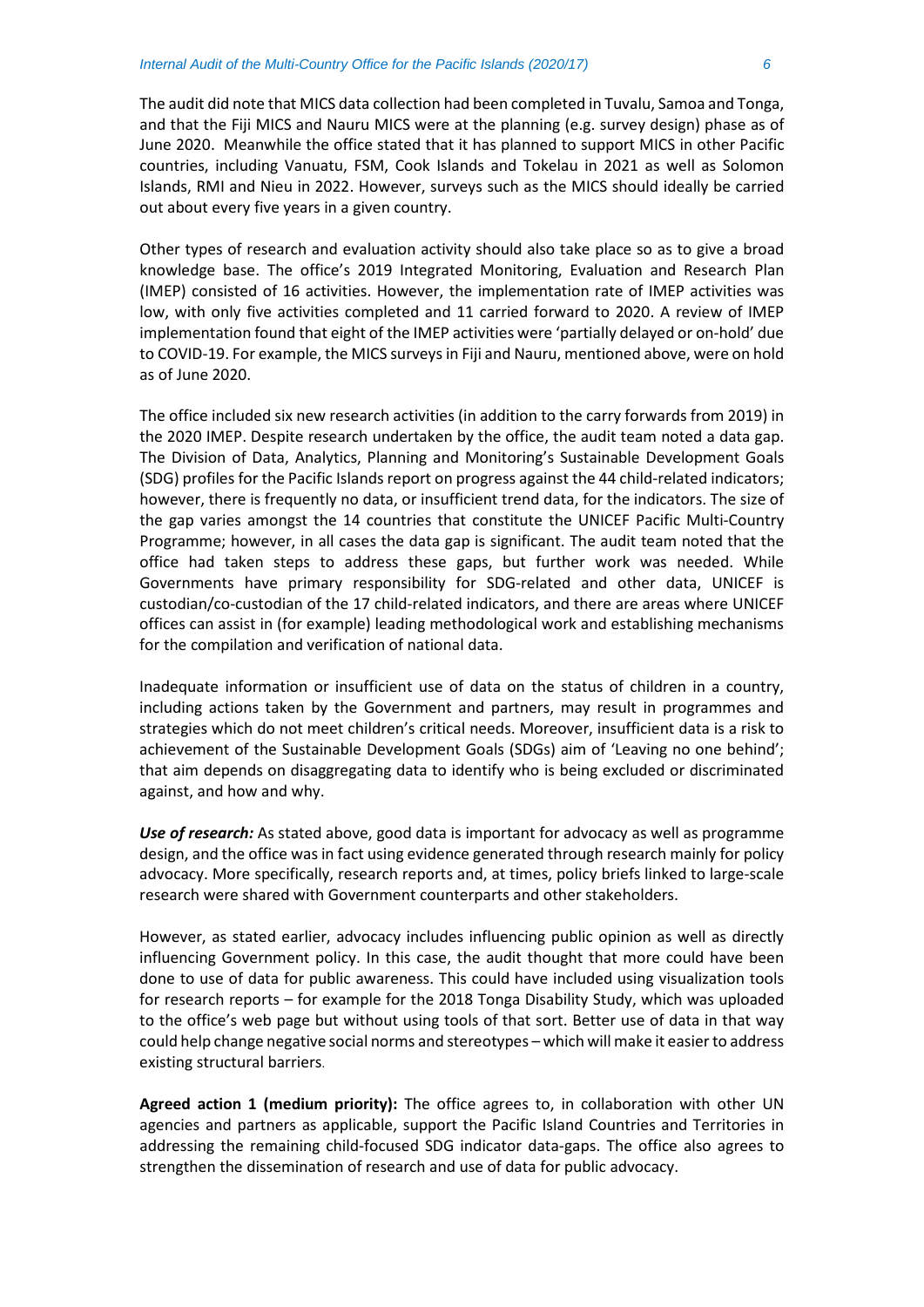**Responsible staff members:** Deputy Representative Programme; Chief of PESP; Evaluation Specialist; PM&E specialist; and Statistics & Monitoring Specialist. **Target date:** February 2021 and ongoing

#### **Results structure and reporting**

Country offices report against expected results in a number of ways – in the Results Assessment Module (RAM), $<sup>7</sup>$  $<sup>7</sup>$  $<sup>7</sup>$  in their reports to donors, and in their own internal sectoral</sup> programme reviews. All of these should give a clear idea of whether the programme has reached its objectives. The audit looked at the way in which the office framed its expected results, the indicators used to see whether they had been achieved, and the reported results themselves. It noted the following.

*Results structure:* An office's result structure needs to be designed in such a way that achievement of the planned results can be objectively measured and reported. The results structure should also facilitate a logical relationship between the expected activities and the desired end result. A review of the country programme document (CPD) and the RAM<sup>[8](#page-6-1)</sup> found that there was generally an adequate link between expected outputs and expected outcomes. [9](#page-6-2) That meant that the outputs were generally designed to produce the desired outcome. The results reported by the office should therefore generally make sense.

The audit did identify one issue with respect to the results structure: gender-disaggregated baselines and targets were not generally outlined. An exception was the Education sector, but even here, gender-disaggregated data was in some cases not available in Governments' routine data systems, so the results reported were not all gender-disaggregated. This is important to UNICEF, given its commitment to gender equality (as well as reporting against the SDGs; see previous observation).

*Supporting documentation***:** The audit team reviewed supporting documentation for a sample of 12 results statements (country office annual report, RAM and donor reports). It found that adequate supporting documentation was provided for only eight results claims. There was thus a risk that the office might not know whether programme objectives and results had actually been achieved or not.

*Indicators:* Although the results structure was generally logical, results statements reported against it were not always measurable, as the selected indicators were not adequate. For example, for Cook Islands, the selected indicators were not appropriate for measuring progress towards the achievement of four out of five outcomes or five out of 17 outputs. At output level, there were insufficient or inappropriate indicators to measure progress in capacity-building; these could have included more indicators that assessed the level of knowledge and skills attained.

<span id="page-6-0"></span> $7$  The RAM is an online portal into which UNICEF offices upload their results.

<span id="page-6-1"></span><sup>8</sup> The CPD is the description of an upcoming country programme that is submitted to UNICEF's Executive Board for approval.

<span id="page-6-2"></span><sup>&</sup>lt;sup>9</sup> UNICEF programmes plan for results on two levels. An outcome is a planned result of the country programme, against which resources will be allocated. It consists of a change in the situation of children and women. An output is a change that will significantly contribute to the achievement of an outcome. Thus, an output might include (say) the construction of a school or clinic, but that would not in itself constitute an outcome; however, an improvement in education or health arising from it would.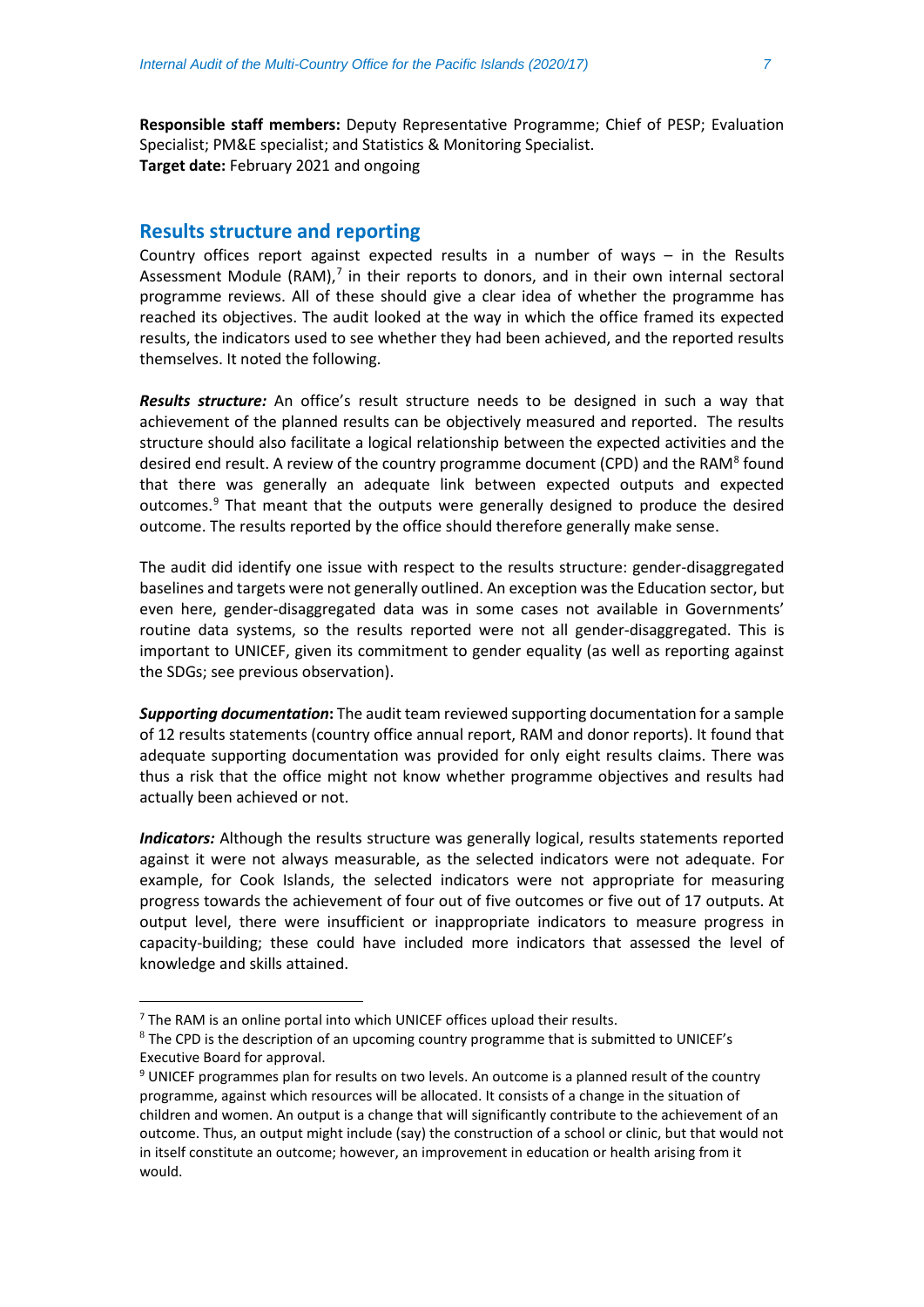The absence of appropriate indicators may lead to results being improperly assessed and inaccurately reported as achieved or not achieved. According to the office, this was because UNICEF was just starting to work in the Cook Islands. However, it had been some time since the preceding assessment mission, which would have furnished sufficient information for the office to have drawn up baselines and targets.

*Programme reviews:* The audit team assessed the office's sectoral programme reviews. It found that there was often a focus on activity completion rather than results achievement, particularly at field-office level. Further, constraints to implementation were not systematically recorded, and ways to address them were not identified in any detail with Government counterparts.

*Donor reporting:* The audit team's review of donor reports found that results reporting was largely focused on the activity level. The need to strengthen results reporting was also highlighted by some donors interviewed by the audit team. Most importantly, some donors requested more analytical reports in which constraints to implementation were assessed and the office's approach to them described.

Finally, there were some problems with the indicators and targets in the individual operational workplans (see following observation).

Agreed action 2 (medium priority): The office agrees to update the results structure to ensure that result statements are fully measurable, and where available, gender-disaggregated baselines and targets are established. In general, it agrees to ensure that results achievement is systematically assessed and properly documented, particularly at field-office level. It also agrees to strengthen results reporting to donors, for example by introducing a checklist for validation of supporting document for results claims.

**Responsible staff members:** Deputy Representative Programme; PM&E team and Specialist; Sections Chiefs; Programme sections; Budget and Partnership officer **Target date:** March 2021 and ongoing

#### **Work planning**

The UNICEF Pacific Multi-Country Office covers 14 island countries and territories. For work planning, the office exchanges of letters of commitment as a part of Government Annual Operation Plans (AOPs) and/or workplans. The latter will be a sector-specific plan or rolling workplan (RWP)<sup>[10](#page-7-0)</sup> signed with a line ministry, or a multi-sectoral consolidated rolling workplan (CRWP). In total, the office had 26 workplans in 2019 and 32 in 2020. The audit noted the following.

*Timeliness of signature:* A review of 2019 work planning found significant delays in the Governments signing the workplans. More specifically, 62 percent of workplans were signed in Q2 2019 and 26 percent in Q3 2019. The timeliness had improved somewhat in 2020; as of June, letters of commitment had been signed by UNICEF and the government counterpart for six out of 10 AOPs. However, June is still quite late in the year. UNICEF has no fixed deadline for the signature of workplans, but organizational guidance is to get it done early in the year where possible. These delays may indicate the need for streamlining planning process and

<span id="page-7-0"></span><sup>&</sup>lt;sup>10</sup> While an ordinary workplan might cover a year, an RWP might cover two years at a time, but with modification and extension during the implementation period – hence 'rolling'.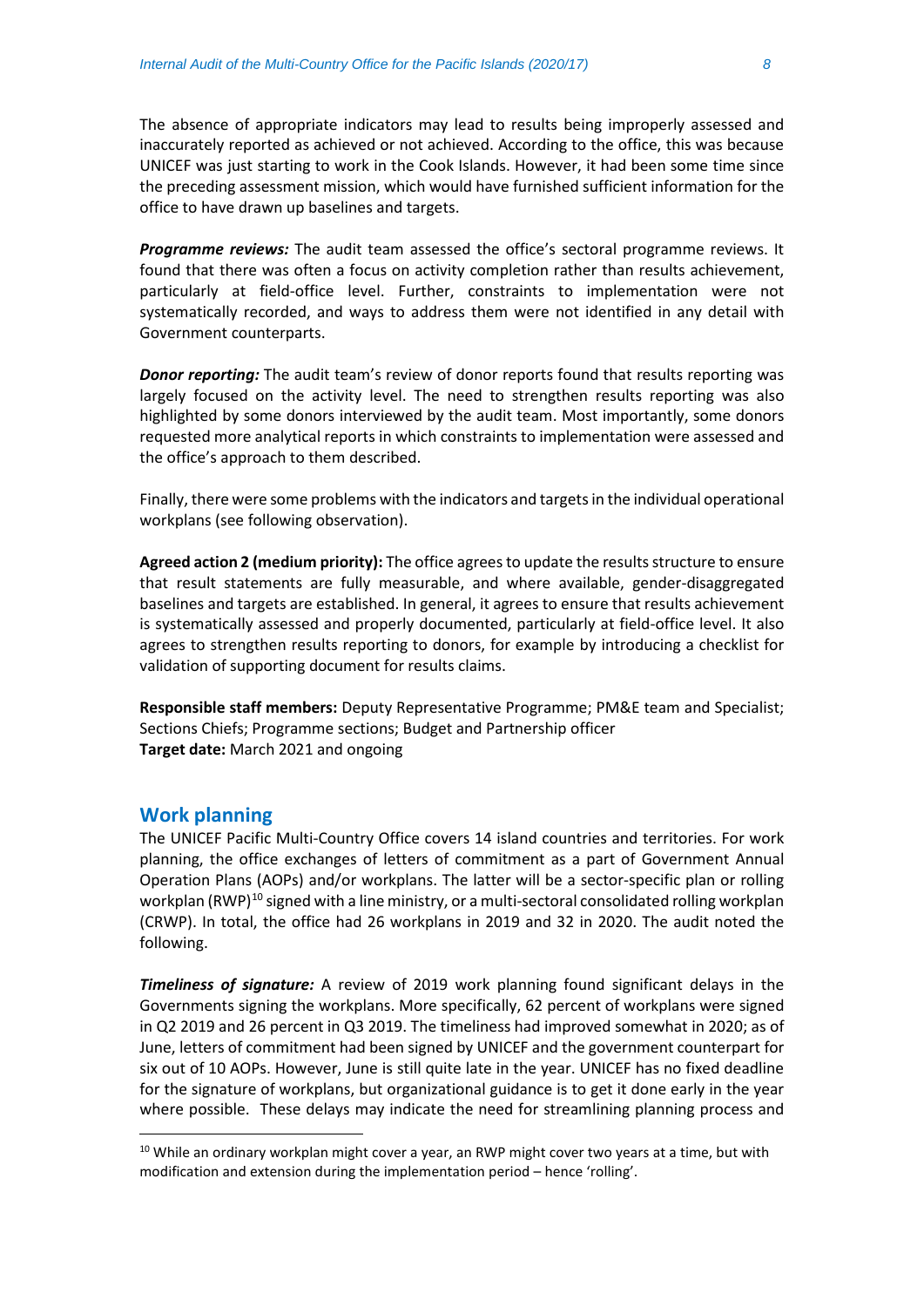further improvement in collaboration with the Government during the planning process.

*Workplan targets and indicators:* The audit reviewed five RWPs, four AOPs and five CRWPs. It found that the office could have strengthened aspects pertaining to results measurement. For example, none of the AOPs included indicators to measure results achievement. The education section CRWPs also lacked them. According to the office, at the time the multicountry programme was established, not all sectors had specified indicators and targets for all countries. This was reasonable given the varying scope and focus of partnerships with the various countries. However, partnerships with some countries had since expanded, and the office could have revisited the need for any additional indicators or targets.

Delay in signing work plans creates the risk of delays in programme implementation.

**Agreed action 3 (medium priority):** The office agrees to include Multi-Country Programme indicators to measure results achievement in the 2021 Letters of Commitment, and review the work-planning process with a view to streamlining it where feasible to ensure timely signing of workplans.

**Responsible staff members:** Representative; Deputy Representative Programme, Section Chiefs with PM&E Specialist **Target date:** June 2021 and ongoing

#### **Accountability to Affected Population (AAP)**

AAP is an important part of humanitarian work and is especially applicable in countries that are prone to emergencies (in the case of the Pacific region, these include cyclones and the effects of climate change). UNICEF observes the  $IASC's<sup>11</sup>$  $IASC's<sup>11</sup>$  $IASC's<sup>11</sup>$  definition of AAP as: "An active commitment to use power responsibly by taking account of, giving account to, and being held to account by the people humanitarian organizations seek to assist", and as putting "communities and people at the centre of humanitarian action and promoting respect for their fundamental human rights underpinned by the right to life with dignity, and the right to protection and security as set forth in international law."

The office had recently taken steps to strengthen implementing partners' approaches to community participation and AAP by including them in emergency Programme Documents (PDs). In the COVID-19 response, the office reported increasingly using digital technology to engage in two-way communication with affected populations. However, a review of the office's performance against the five core AAP commitments found some shortfalls. Specifically, the audit noted the following.

*Leadership/governance:* The office's work on emergencies in 2020 (Cyclone Harold and COVID-19) is captured in the revised Regional Humanitarian Action for Children (HAC) appeal for East Asia and the Pacific. The regional humanitarian strategy includes seven priorities, one of which is upholding UNICEF's commitments on accountability to affected populations.

However, this commitment was not systematically translated into clear leadership/governance at the office level. Thus, AAP is not clearly outlined in the response plan for Cyclone Harold. More positively, in the COVID-19 response there is an expected result

<span id="page-8-0"></span> $11$  The IASC is the Inter-Agency Standing Committee, established by a decision of the UN General Assembly in 1992. It works in countries where there is a humanitarian response, and coordinates the humanitarian response of UN and other bodies. See https://interagencystandingcommittee.org/iasc/.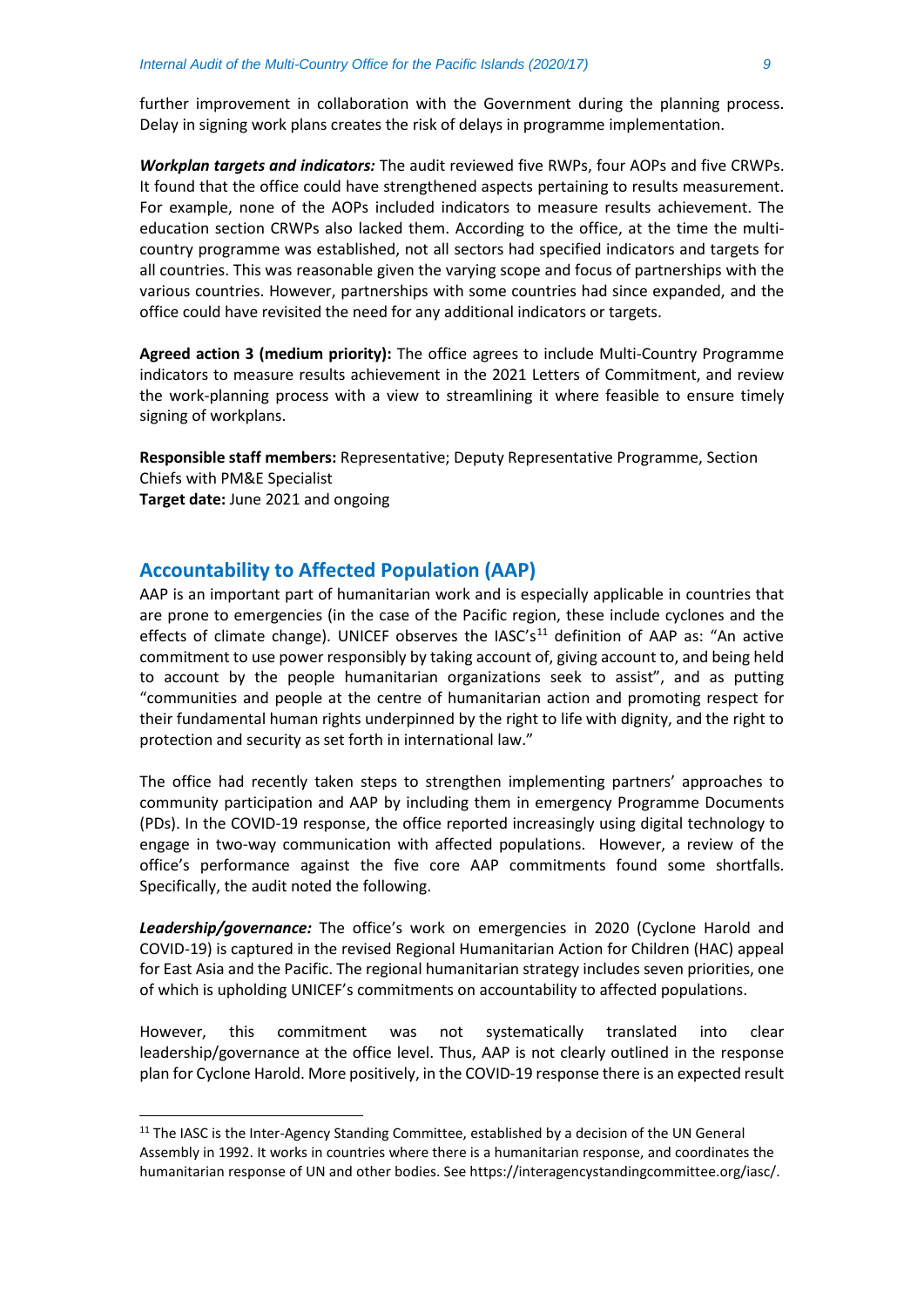pertaining to AAP; but the extent to which feedback from affected groups is addressed is not part of the result. Without strong leadership and clear identification of AAP as a priority, there is a risk that AAP will not be adequately demonstrated to the donors and affected communities.

*Transparency:* The office provided information on interventions through different platforms. It also used social media to inform communities on aid delivered. However, apart from in the COVID response, information provision focused on talking to the public rather than actively obtaining and using feedback.

*Feedback and complaints:* The office lacked a feedback and complaint mechanism that actively sought the views of communities and was robust enough to receive, process, respond to and learn from any complaints and stakeholder dissatisfaction.

*Participation:* The office's participation efforts often focused on community leaders, and the extent to which the most marginalized and at-risk population attended meetings or were represented was not clear. This could hinder development of efficient, effective and contextspecific solutions. The audit also noted that the office did not systematically involve communities in the design of humanitarian action.

With regards to monitoring, the office was using third-party monitors and was working to establish a humanitarian performance monitoring (HPM) system for the Cyclone Harold response, aimed at measuring the coverage and quality of humanitarian assistance. However, the concept note for HPM showed no evidence that affected populations would be asked about the relevance of the interventions and the success of humanitarian action in addressing their needs. Meanwhile the affected population were not active participants in monitoring, being used only as passive sources of information when UNICEF staff conducted programmatic visits. Affected communities should be empowered and have a voice in the planning, monitoring and evaluation of interventions (not only as interviewees).

The audit also noted that the office had not conducted a formal evaluation of its humanitarian action. The office told OIAI that while it had not initiated a formal evaluation of its humanitarian action on its own, it participated and contributed to joint after-action reviews on the Pacific measles outbreak with the World Health Organization and the United Nations Office for the Coordination of Humanitarian Affairs.

**Agreed action 4 (medium priority):** The office agrees to review its approach to AAP and expand beyond the planned third-party monitoring to establish a context-specific complaints mechanism with provision for more community feedback. It also agrees to increasing active participation by communities in the design, monitoring and evaluation of interventions.

**Responsible staff members:** Chief of C4D; Emergency Specialist; CFOs, Evaluation Specialist; and PM&E Specialist **Target date:** June 2021

#### **Prevention of Sexual Exploitation and Abuse (PSEA)**

The office had no reported cases of sexual exploitation and abuse (SEA). However, it operates in a high-risk environment. A series of retrospective national surveys in 2009/2010 reported that 37 percent of girls in one PICT (the Solomon Islands) had faced sexual violence, while in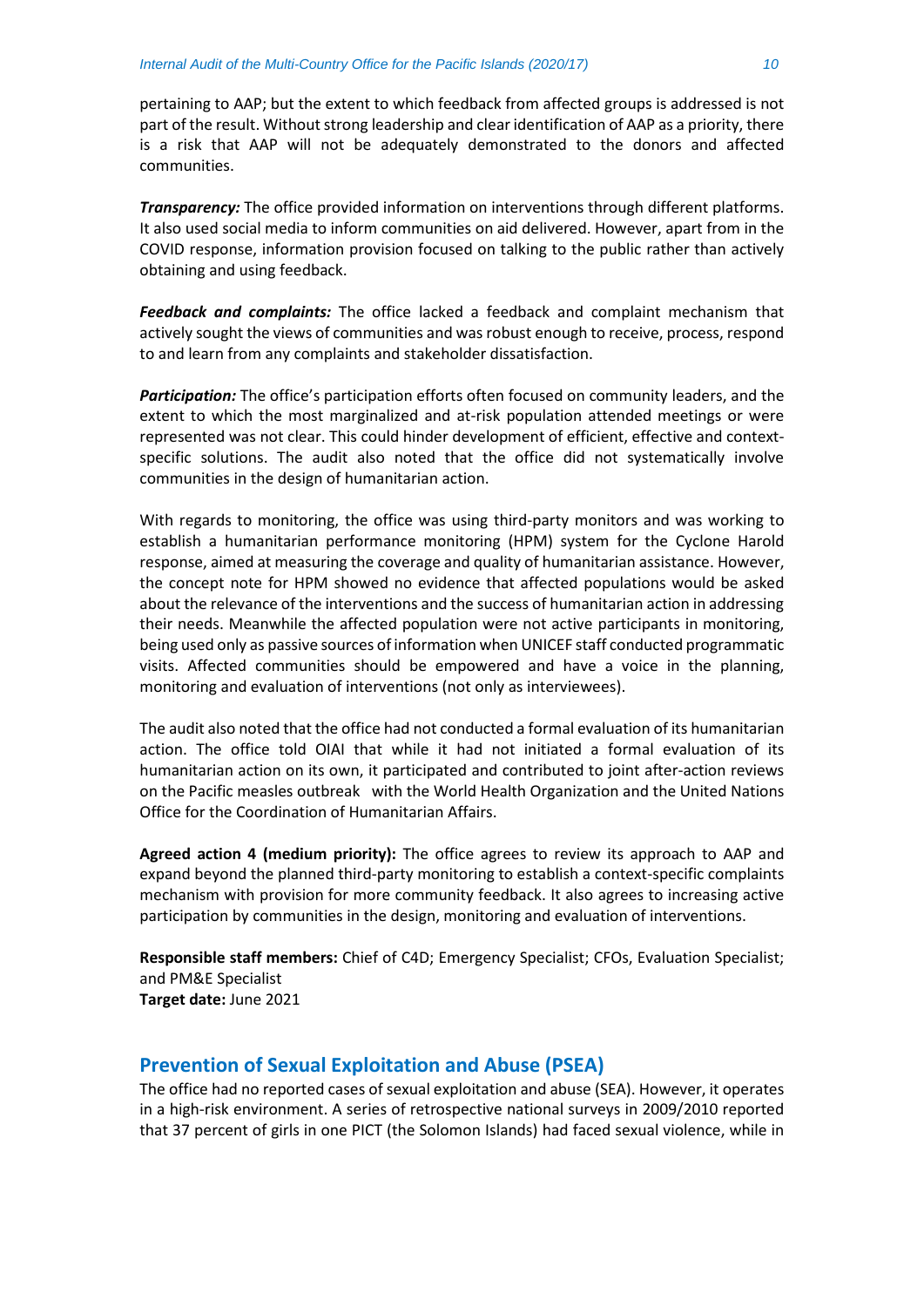two PICTs (Nauru and Vanuatu) the figure was 30 percent.<sup>[12](#page-10-0)</sup> It is therefore very possible that the low SEA reporting is due to insufficient community awareness on SEA/PSEA and inadequate reporting mechanisms.

At the time of writing there are no interagency PSEA networks in the Pacific Island Countries (although several have GBV $^{13}$  $^{13}$  $^{13}$  SAFENET networks, with support from UN Women $^{14}$ ). The risk associated with the absence of an interagency PSEA network is that it might reduce interagency coordination.

According to the office, terms of reference had been written for deployment of a Pacific Regional PSEA Focal Point under the UN Resident Coordinator's Office; the postholder would assist agencies in developing coordination structures. Meanwhile the Resident Coordinator's office in Suva had designed a survey to get a picture of victim-support mechanisms in place for PSEA and was planning to send it out to Pacific UN agencies. Until recently, however, there had not been a systematic approach to the PSEA agenda in the Pacific Islands Countries and Territories.

Regarding the UNICEF office itself, it had no PSEA focal points appointed until 2020 and no PSEA action plan had been drawn up. As of June 2020, there were still no terms of reference drafted for PSEA focal points, and they were all based in Suva. Thus, no field office had a PSEA focal point. Moreover, none of the PSEA focal points had received more substantial training than completing the online Agora course on PSEA and Prevention of Sexual Harassment and Abuse of Authority (PSHAA).

The audit's review of the office's 2020 PSEA action plan found that it focused on capacity building of staff and partners. As part of this, PSEA assessments of partners were planned. Moreover, there was an action plan item on 'Staff Accountabilities on PSEA'. This was an important first step in advancing the PSEA agenda. However, there is a need for UNICEF to actively participate together with other IASC members on the IASC plan pertaining to safe, accessible, gender- and child-sensitive reporting mechanisms, and quality and accessible SEA survivor-centred assistance. Neither of these areas were part of the office's 2020 PSEA workplan.

According to the office, its Child Protection Programme had indirectly contributed to PSEA objectives through its support to Government Social Welfare Authorities of four countries. However, no mechanism existed in the other 10 islands, countries and territories that the office covered, as they had yet to receive any support regarding PSEA. This could be a problem as and when emergencies occur. The absence of reporting mechanisms and survivor-centred assistance services means that communities and victims of SEA might not feel safe reporting violations and might lack trust that immediate and decisive action will be taken against perpetrators. This will lead to significant underreporting of SEA.

**Agreed action 5 (medium priority):** The office agrees to, in collaboration with members of the UN Pacific PSEA Steering Committee once fully established, actively engage in sector-wide

<span id="page-10-1"></span><sup>13</sup> GBV: Gender-Based Violence.

<span id="page-10-0"></span><sup>&</sup>lt;sup>12</sup> Source: Solomon Islands Family Health and Safety Study, 2009; Nauru Family Health and Support Study, 2014; and Vanuatu National Survey on Women's Lives and Family Relationships, 2011.

<span id="page-10-2"></span><sup>&</sup>lt;sup>14</sup> SAFENET brings together Government and NGOs to provide a network of support, referral, prevention and advocacy programmes to address GBV in a number of countries in the region. See for example https://asiapacific.unwomen.org/en/news-and-events/stories/2019/07/improving-supportfor-women-and-girl-survivors-of-sexual-and-gender-based-violence.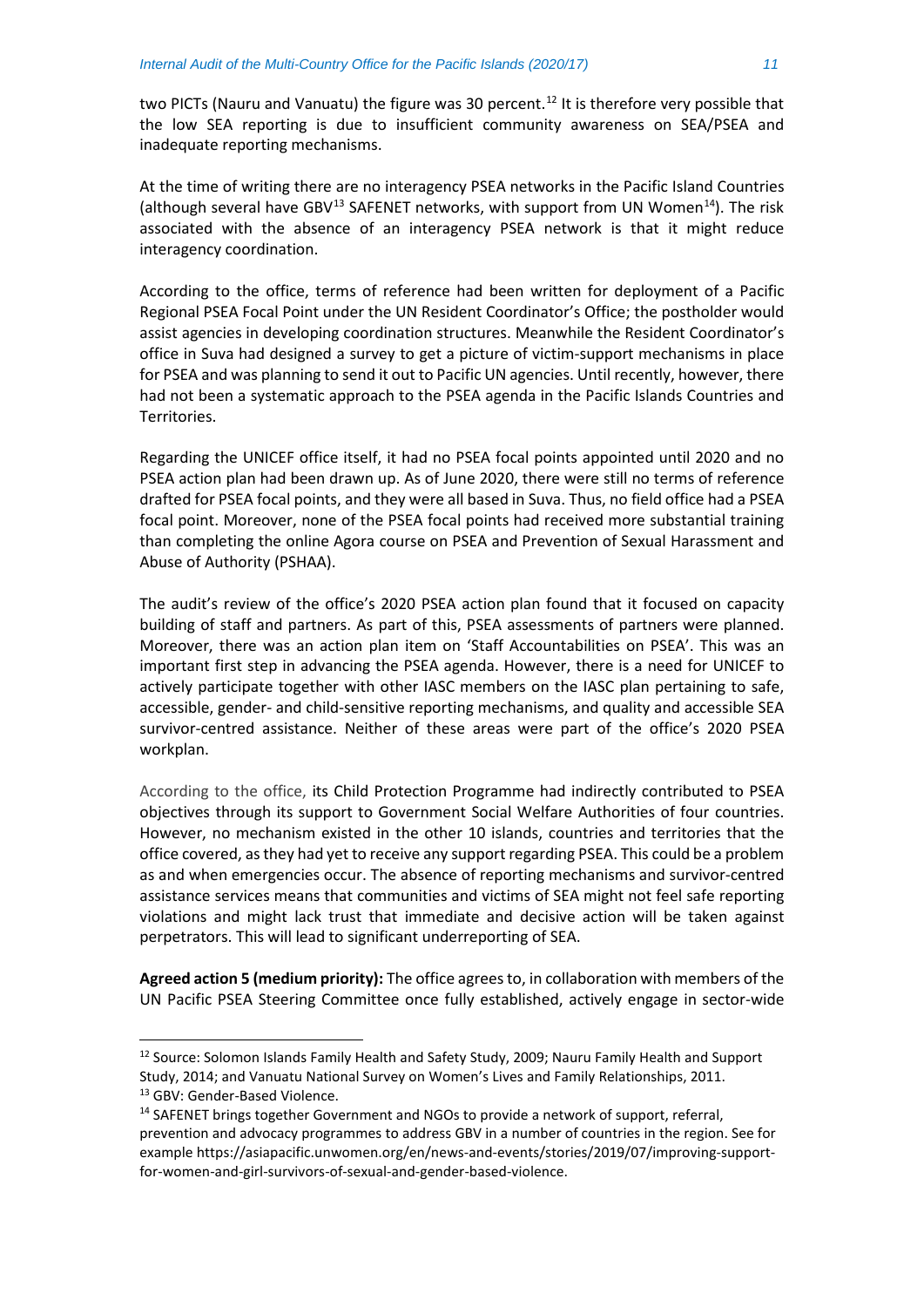efforts to accelerate implementation of PSEA activities. This includes establishing a community-based reporting mechanism and strengthening quality and accessibility of SEA survivor-centred assistance. It also agrees to consider appointing PSEA focal points in field offices and drafting terms of reference for focal points. It also agrees to assist PSEA focal points in engaging in global or regional training related to their roles.

**Responsible staff members:** Deputy Representative Operations and PSEA Focal Point (Child Protection)

**Target date:** August 2021

#### **Partnership management**

One of the core strategies of the 2018-2022 Country Programme Document (CPD) is 'Partnership building with regional institutions, civil society organizations and with children and young people'.

The audit team found that the office had worked to build coalitions around child rights. Most recently, the office had been working with the Pacific Conference of Churches through the child protection programme to develop a partnership with churches across all 14 countries and territories. The audit team found that this was a good initiative. However, the office mainly implemented its programme through Government counterparts. Out of US\$ 6.4 million transferred to partners, US\$ 4.9 million were transferred to Government partners in 2019- 2020 (equaling 76.5 percent of cash transfers).

Through discussions with four implementing partners, the audit noted that UNICEF was generally considered a good partner and a credible voice for children's rights. However, it was also noted that the office frequently did not follow the agreed schedule with respect to timely release of funds for programme implementation. (Further details on this are given in the following observation, *Direct Cash Transfer process*).

The audit also noted that the NGO partner's financial contributions to partnerships were limited in three out of five cases reviewed. These three contributed less than 11.5 percent to the partnership budget. This may mean that that the office is obtaining less value for its money when implementing the programme. The office said it was planning to move towards open selection, whereby NGOs would compete freely for partnership roles. However, this had been done in only one of the five cases reviewed. This reliance on direct selection (whereby the office approaches one known partner directly) can be less cost-effective.

Four of the five partnerships reviewed pertained to capacity-building. In three of these cases, the audit found that the measurement of results was insufficient. This was because the results structures in programme documents were generally at the activity level and focused on only the completion of training activities rather than the actual accumulation of knowledge and its application on the ground.

**Agreed action 6 (medium priority):** The office agrees to:

- i. Increase the contribution of partners whenever feasible, and/or better reflect the technical contribution of partners in the programme documents.
- ii. Strengthen the result structure in programme documents where possible, particularly around capacity-building.
- iii. Use an open selection process wherever it isfeasible and likely to provide better value for money.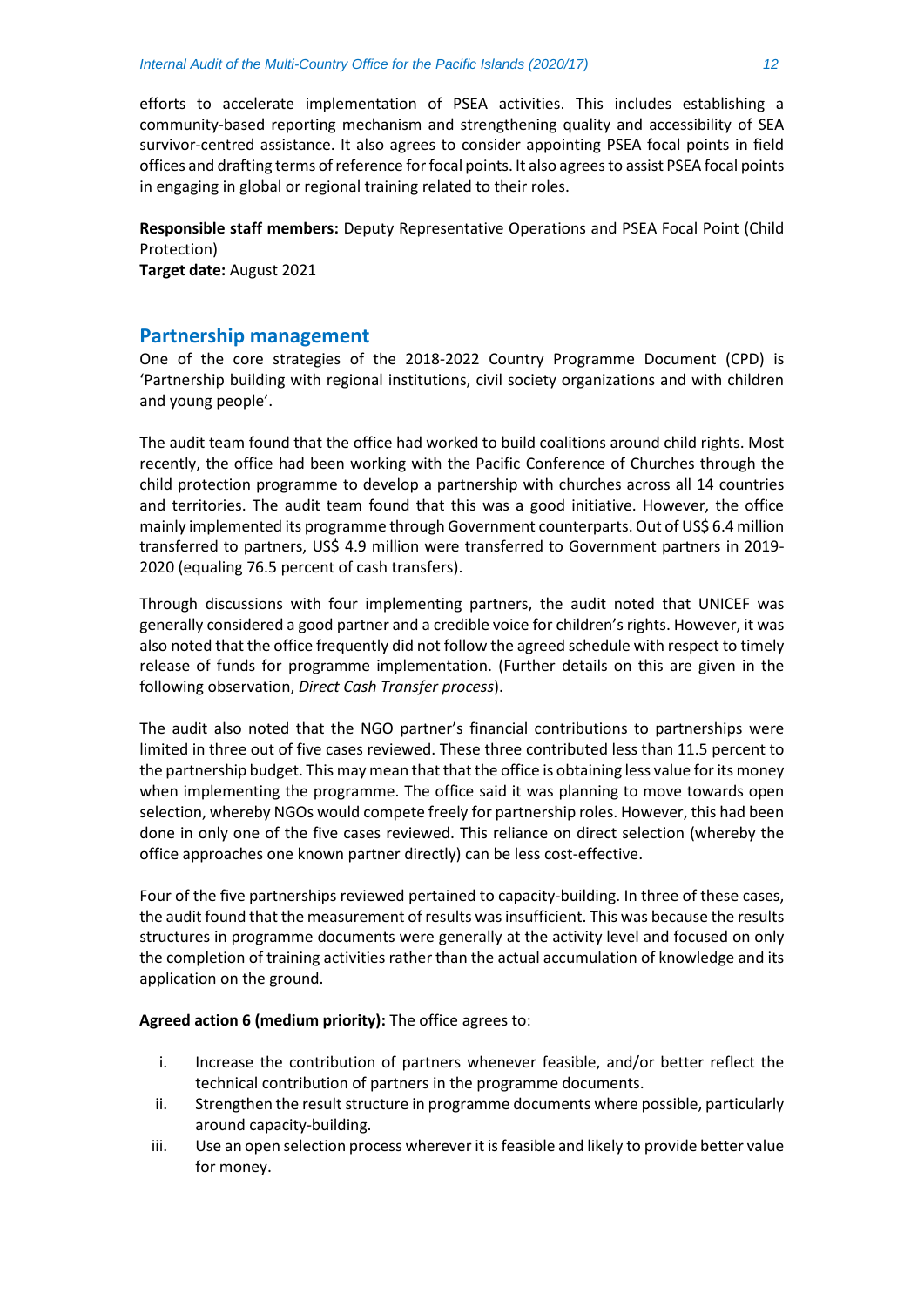**Responsible staff members: Partnership Review Committee,** PM&E Specialist and Officer; Budget Officer; PM&E Specialist; Sections Chiefs **Target date:** February 2021 and ongoing

#### **Direct Cash Transfer (DCT) process**

The audit team reviewed the DCT documents and the DCT process and verified the DCT information for a sample of four implementing partners. It noted delays in cash disbursement. That could delay programme implementation and also carries a risk that grants could reach their expiry dates before being fully utilized.

One of the key reasons for the delays was insufficient tracking information being given to the four Chiefs of Field Offices (CFOs) in tracking the FACE forms<sup>[15](#page-12-0)</sup> that they had certified, meaning that they were not alerted to delays in the country office's wire transfer process. To address this, the then Deputy Representative recommended in October 2019 that CFOs have increased access and accountability for recording and tracking of FACE forms in eZHACT;<sup>[16](#page-12-1)</sup> however, the office had not yet done this (though it was being piloted in one field office as of June 2020.)

Delays also sometimes occurred if the respective Ministries of Finance (who received the wire transfers) were slow to release funds to the line ministries who were partners in the programme interventions. The office had yet to implement a plan to encourage Ministries of Finance to expedite the fund releases.

**Agreed action 7 (medium priority):** The office agrees to provide the CFOs with appropriate eZHACT access and develop an advocacy plan to encourage Ministries of Finance to expedite release of DCTs to line ministries.

**Responsible staff members:** Deputy Representative Operations; Deputy Representative Programme; Sections Chiefs; CFOs and Chief of PESP **Target date:** February 2021 and ongoing

#### **Programme supplies**

During 2018-2019 and 2020 up to April, the office issued 146 local Purchase Orders (POs) for services, with a total value of US\$ 4.8 million. The office also placed 83 POs for the local procurement of supplies, amounting to US\$ 0.9 million. Finally, the office procured offshore supplies amounting to US\$ 2.7 million, and US\$ 0.7 million worth of supplies were transferred from the warehouse of UNICEF's Supply Division. The audit noted the following.

*Delivery delays:* Purchase orders worth about \$0.5 million for programme supplies were raised within 90 days of grant expiry. Also, actual delivery dates were exceeding planned

<span id="page-12-0"></span><sup>&</sup>lt;sup>15</sup> The Funding Authorization Certificate of Expenditure (FACE) form is used by the partner to request and liquidate cash transfers. It is also used by UNICEF to process the requests for and liquidation of cash transfers. The FACE forms should reflect the workplans, which set out the activities for which funds are being requested, or on which they have been spent.

<span id="page-12-1"></span><sup>&</sup>lt;sup>16</sup> eZHACT is workflow-driven application in UNICEF's management system, VISION, that seeks to ensure that "real time" information is available at all times, without the need for running multiple reports.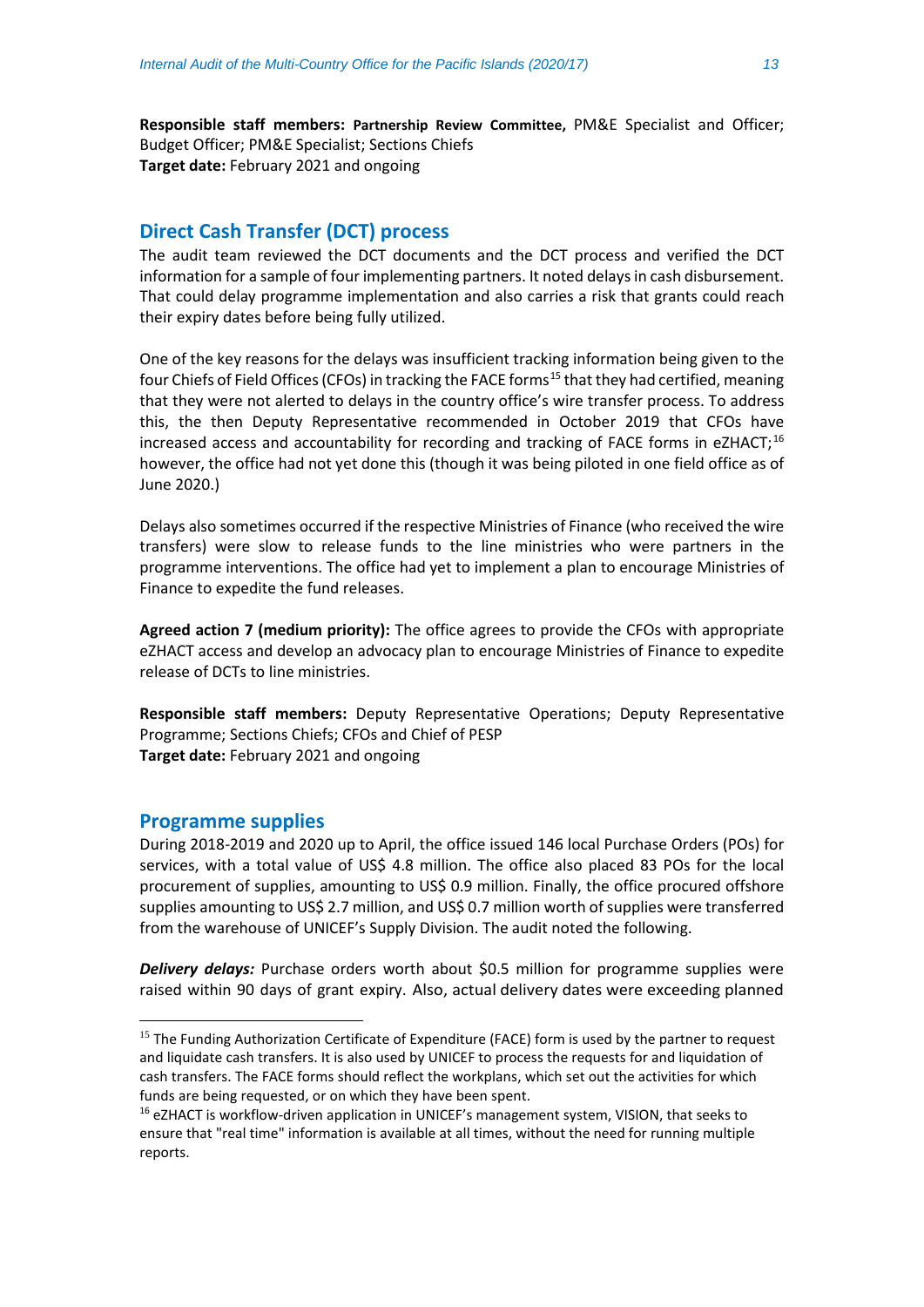(e.g., PO) dates. The office had found that the supplies they expected to see during some programmatic visits had not been delivered to partners. A key reason for this was an inadequate monitoring on supply deliveries.

**Agreed action 8 (medium priority):** The office agrees to implement a robust system for timely procurement of programme supplies. It also agrees to ensure timely communication of the status of procurement of programme supplies to all stakeholders.

**Responsible staff members:** Deputy Representative Operations; S&L Specialist; Senior Supply & Logistics (S&L) Associate; S&L Associate; CFOs and Sections Chiefs **Target date:** February 2021

#### **Harmonized Approach to Cash Transfers**

To obtain assurance on the proper use of cash transfers to partners, UNICEF and other UN offices use the Harmonized Approach to Cash Transfers (HACT). This is a risk-based approach. Offices assign a risk rating to a specific partner, and the level of HACT assurance activities is set accordingly. These activities include spot checks of the partner's financial management, scheduled audits, and special audits where necessary. They also include programmatic visits. These review progress on funded activities. Proper execution of the HACT protocols and related assurance activities is essential to ensure that the tool adequately mitigates the risks it was designed to mitigate.

The audit's assessment of disbursements made from January 2018 to April 2020 showed that US\$ 10.5 million had been transferred to 67 implementing partners, of whom 35 were rated high risk. The audit noted the following.

**Spot checks:** The office had completed the minimum 18 spot checks required by the HACT guidelines in 2019. The audit team reviewed a sample of completed spot-check reports for quality. It also interviewed four implementing partners to understand the spot-check process.

The audit noted gaps in the quality of reports. For example, the partner action plans were sometimes not included in the reports. There were also delays in seeking and sharing the action plans to address the spot-check findings. This was generally because the final report had not yet been shared with the partner, meaning that the partner could not submit an action plan to address its findings.

*Assurance activities follow-up:* The office did not have a robust process for follow-up of recommendations arising from assurance activities. This process required verification that recommendations were actually implemented, not just (for example) sending letters to the partners seeking a commitment to address the findings or stating that the issues would be followed up during the next spot check. Moreover, the audit's review of open issues noted that they were not updated after subsequent spot checks or programme visits; therefore, there remains the risk that issues identified during spot checks were not appropriately resolved to further improve management of funds by partners.

*Programmatic monitoring:* The audit reviewed the HACT programmatic visit reports and noted gaps in their quality; in discussion with the audit, staff and management also commented that this was the case. Section chiefs and CFOs were not always checking that the reports accurately reflected the partners visited and results achieved. Further, the staff were sometimes not verifying implementation of activities against the FACE form or checking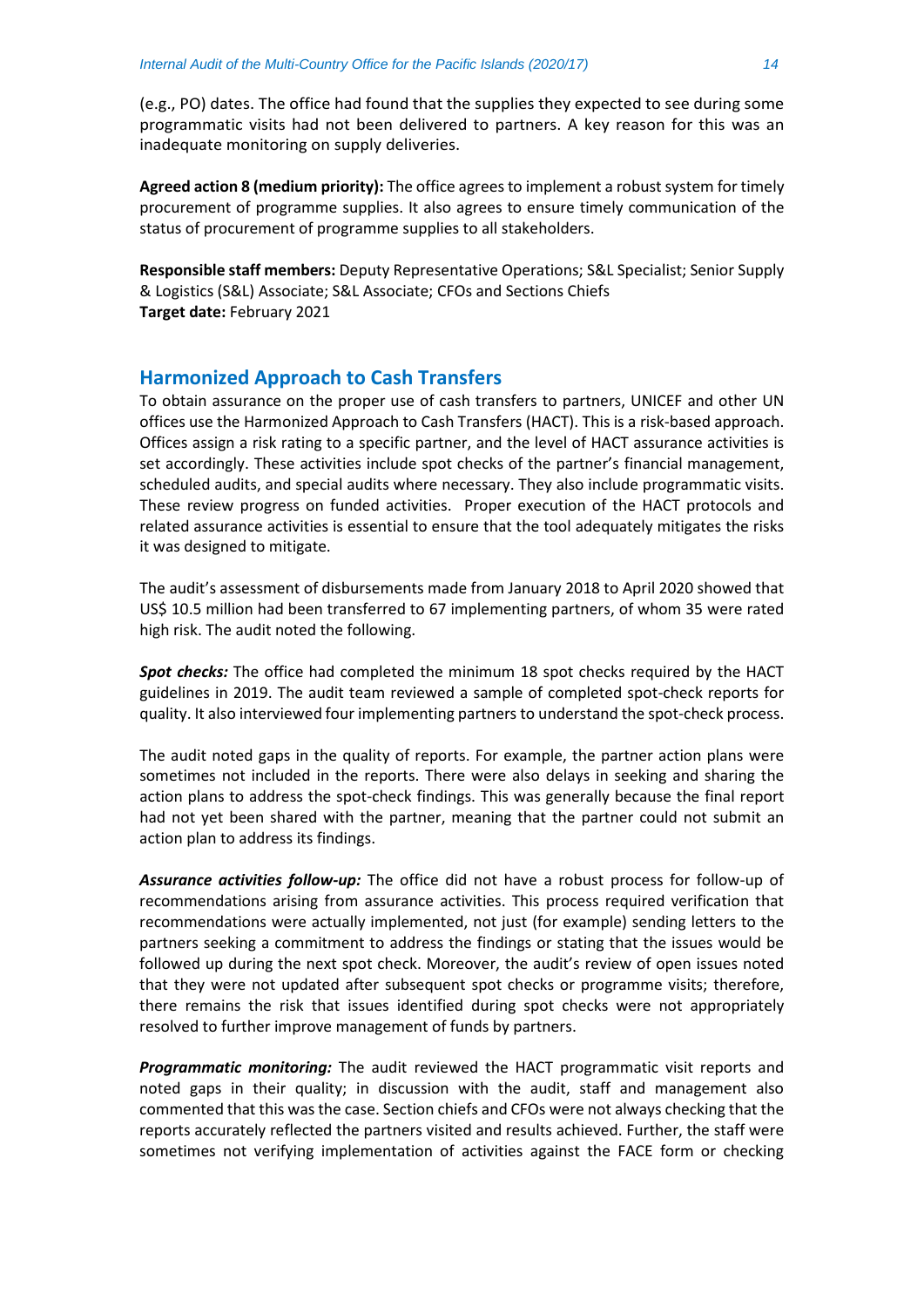progress against planned results. Some reports were completed late. They could also be missing required information; the standard reporting templates, which would have ensured that it was all included, were not followed properly.

By 2019 the office was using eTools<sup>17</sup> as a tracking tool for recommendations made to partners following assurance activities (including programmatic visits). However, one of the key reasons for the issues with the reports arose from inadequate staff understanding of eTools. Several programme section staff told the audit they needed more time and training on eTools to avoid gaps in the quality of HACT reporting.

**Agreed action 9 (medium priority):** The office agrees to strengthen the quality of reporting and follow-up of HACT assurance activities and to continue to conduct appropriate eTools training for relevant staff.

**Responsible staff members:** PME Specialist; PM&E team; M&E team; Budget Officer; Programme staff; Finance Officer/associates **Target date:** February 2021 and ongoing

#### **Technology for Development (T4D) innovations**

Fostering innovation is a key change strategy of the UNICEF Strategic Plan. Innovation can occur in everything that UNICEF programmes do, but there is particular scope in new IT technologies. The Pacific Multi-Country Office had taken full advantage of this, and had piloted, scaled-up, handed over to Government, and/or discontinued at least 69 different innovative T4D initiatives during 2018 -2020.

However, the office lacked standard operating procedures(SOPs) to ensure consistency of the pilot and scale-up, support to or discontinuation of T4D projects. Also, staff and partners did not receive orientation in emerging technologies to ensure quality assurance and sustainability. These SOPs and training activities would have allowed the office to innovate with acceptable levels of risk.

The office is one of two UNICEF country offices globally to pioneer drone use for delivery of medicines to inaccessible areas. While the office was in discussion with some donors, sustainable funding for this was not finalized as of June 2020. The audit noted a concern from the Government counterpart about the sustainability of the intervention as it is dependent on continued funding (from Government or private-public partnership) for the use of drones. This poses a financial sustainability risk to the project.

**Agreed action 10 (medium priority):** The office agrees to implement SOPsfor innovations and conduct appropriate training. It also agrees to continue to seek sustainable funding arrangements for drone activities.

**Responsible staff members:** Deputy Representative Programme, Chief of Vanuatu Field Office, ICT Officer, Chief of Health and Nutrition, Health Specialist, Innovation Specialist **Target date:** June 2021

<span id="page-14-0"></span><sup>&</sup>lt;sup>17</sup> A suite of tools designed by UNICEF to help offices keep track of various functions. The different components are currently being introduced across UNICEF.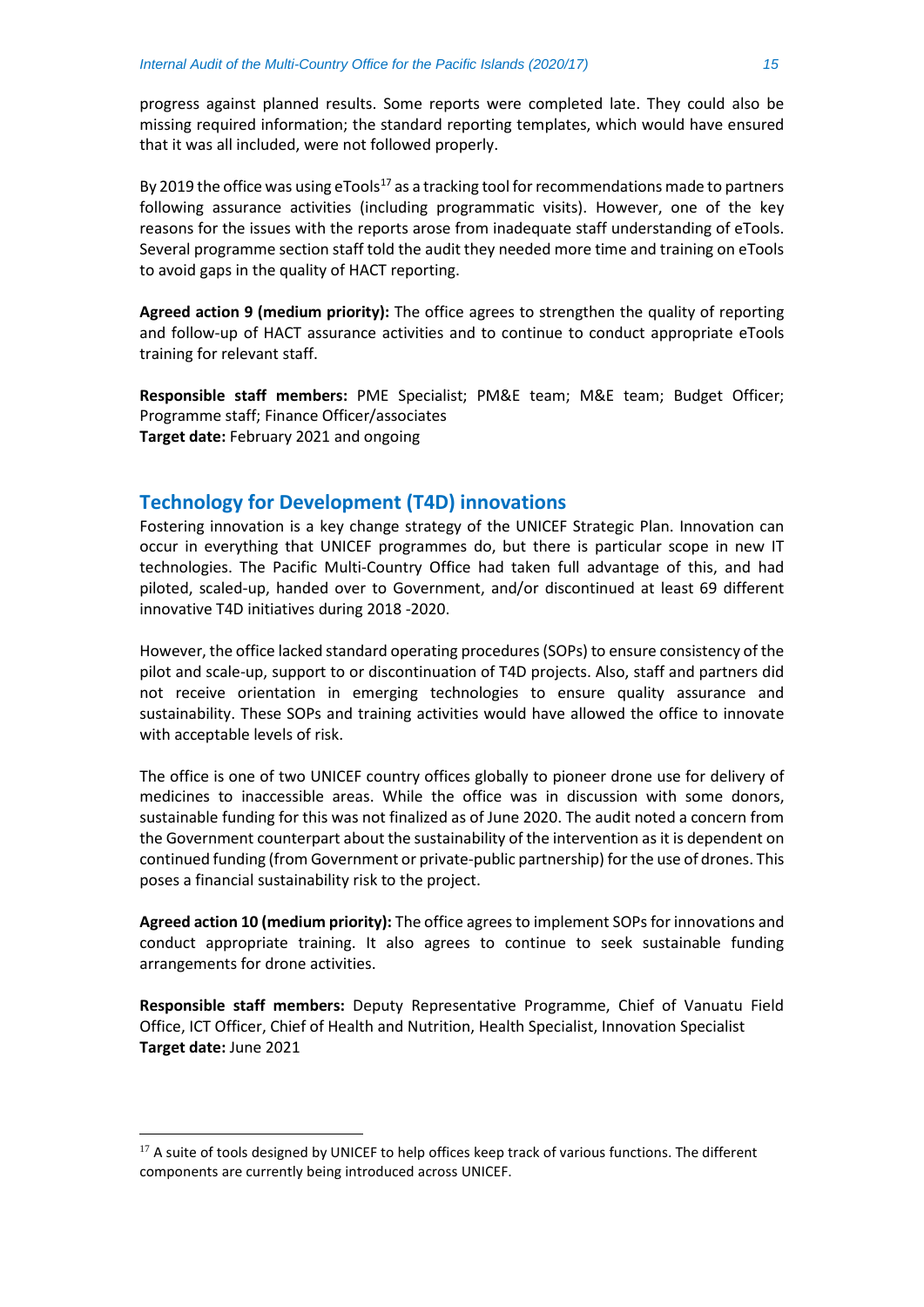#### **Information security and disaster recovery**

The office had inadequate adequate information security measures such as firewalls in place at two of its five zone offices. These measures are important to protect sensitive information used by the office and prevent interruption of the office's ICT capacity and hence its operations. This would significantly impact on the office's operations. The office had planned to put in place appropriate measures including firewall hardware installation in the two offices in October-November 2020; however, this was postponed due to COVID-19-related restrictions. Until the hardware was installed, there remained a risk of unauthorized access to sensitive data and interruption of operations at these two locations. The office was also not reviewing the anti-virus (Symantec) reports regularly to ensure that all laptops/ desktops were updated with the most recent virus definitions and that they were virus-free; it was instead being done on case-by-case basis when performing user support. This meant computers (and possibly servers) that did not require user support for long periods could become entry points for virus spread.

The audit also noted a lack of documentation and annual testing of disaster recovery plans (DRPs) for the five zone offices. This risks disruption to sustainability of the offices' operations and availability of critical programme data in case of a disaster. This is especially important in the region, due to the frequent tropical cyclones – as well as COVID-19. ICT staff working from home were unable to reach the Suva Data Centre due to COVID-19-related restrictions for a few days, although the data centre was functioning.

**Agreed action 11 (medium priority):** The office agrees to monitor the networks for any intrusion attempts, run anti-virus reports, and prepare and test the DRP for field offices.

**Responsible staff members:** ICT team **Target date:** November 2021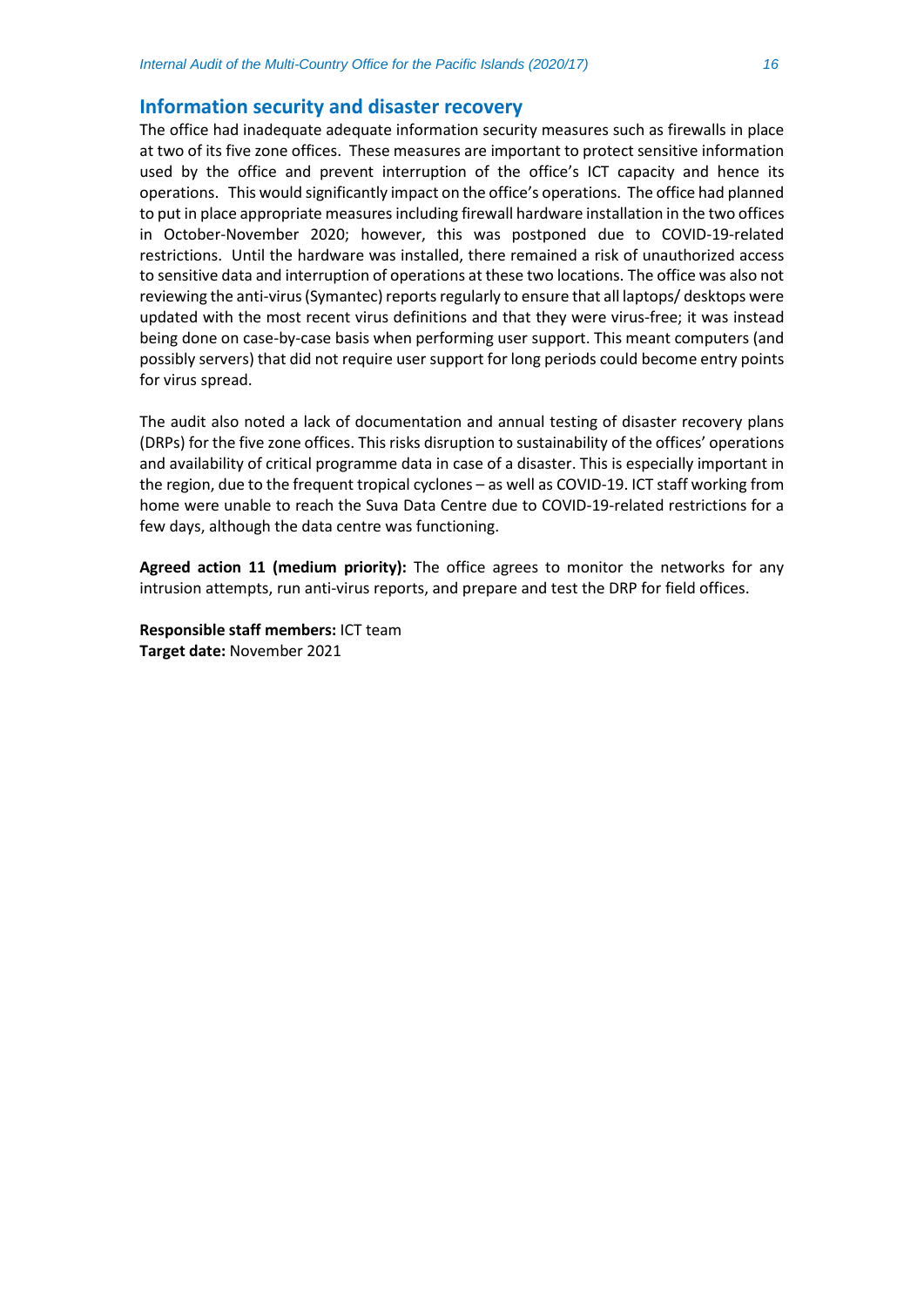### Annex A: Methodology, and definition of priorities and conclusions

The audit team used a combination of methods, including interviews, document reviews, testing samples of transactions. The audit compared actual controls, governance and risk management practices found in the office against UNICEF policies, procedures and contractual arrangements.

OIAI is firmly committed to working with clients and helping them to strengthen their internal controls, governance and risk management practices in the way that is most practical for them. With support from the relevant regional office, the country office reviews and comments upon a draft report before the departure of the audit team. The Representative and their staff then work with the audit team on agreed action plans to address the observations. These plans are presented in the report together with the observations they address. OIAI follows up on these actions and reports quarterly to management on the extent to which they have been implemented. When appropriate, OIAI may agree an action with, or address a recommendation to, an office other than the client's own (for example, a regional office or headquarters division).

The audit looks for areas where internal controls can be strengthened to reduce exposure to fraud or irregularities. It is not looking for fraud itself. This is consistent with normal auditing practices. However, UNICEF's auditors will consider any suspected fraud or mismanagement reported before or during an audit and will ensure that the relevant bodies are informed. This may include asking the Investigations section to take action if appropriate.

The audit was conducted remotely in accordance with the International Standards for the Professional Practice of Internal Auditing of the Institute of Internal Auditors. OIAI also followed the reporting standards of International Organization of Supreme Audit Institutions.

### Priorities attached to agreed actions

- **High:** Action is considered imperative to ensure that the audited entity is not exposed to high risks. Failure to take action could result in major consequences and issues.
- **Medium:** Action is considered necessary to avoid exposure to significant risks. Failure to take action could result in significant consequences.
- **Low:** Action is considered desirable and should result in enhanced control or better value for money. Low-priority actions, if any, are agreed with the countryoffice management but are not included in the final report.

### **Conclusions**

The conclusions presented in the Summary fall into one of four categories:

#### *[Unqualified (satisfactory) conclusion]*